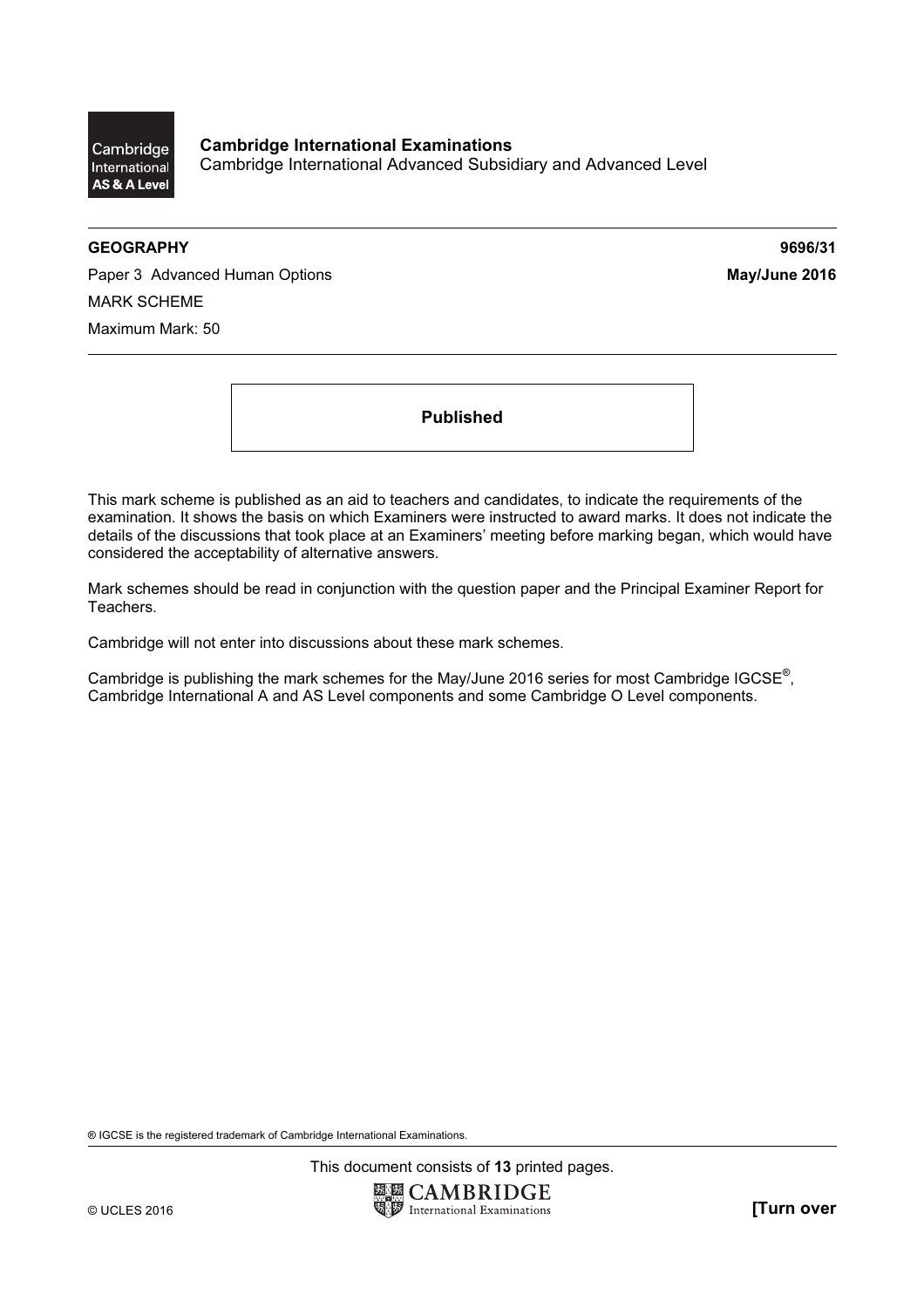| Page 2 | <b>Mark Scheme</b>                                 | Syllabus | Paper |
|--------|----------------------------------------------------|----------|-------|
|        | Cambridge International AS/A Level - May/June 2016 | 9696     |       |

Production, location and change

Only one question may be answered from this topic.

- 1 (a) Photograph A shows an oil palm plantation in the tropical rainforest in Malaysia, an NIC in SE Asia.
	- (i) Describe the ways in which the landscape shown in Photograph A was changed to develop the plantation. **Example 20** is the plantation of the problem of the plantation of the plantation of the p

There is a cleared area with terracing and a network of roads or tracks, changing the landscape with the addition of steps on the slope and exposure of bare ground on the steep slopes of each terrace. Reference to vegetation changes such as removal and replacement with a single crop is valid. In the background, there are slopes with some evidence of clearance and possible gully/channel activity not seen in the foreground. Reference to this area is not expected but is creditable.

Mark on overall quality reserving one mark for clear reference to the photograph. For one way, max. 2.

 (ii) Explain the issues which might arise from the extension of cultivation further into the area shown in Photograph A. **Example 20** and 20 and 20 and 20 and 20 and 20 and 20 and 20 and 20 and 20 and 20 and 20 and 20 and 20 and 20 and 20 and 20 and 20 and 20 and 20 and 20 and 20 and 20 and 20 and 20 and 20 an

Issues such as: soil erosion and impacts on the movement of water in the catchment; vegetation removal and replacement with a monoculture; habitat loss; land ownership and impact on traditional uses of the forest. Reference to global climate change is valid as an issue.

Mark on overall quality of reasoning with reference to the three mark bands: 1–2, 3–4 and 5–6 with an understanding of extension of cultivation evident for 5 or more marks. For one issue, max. 3.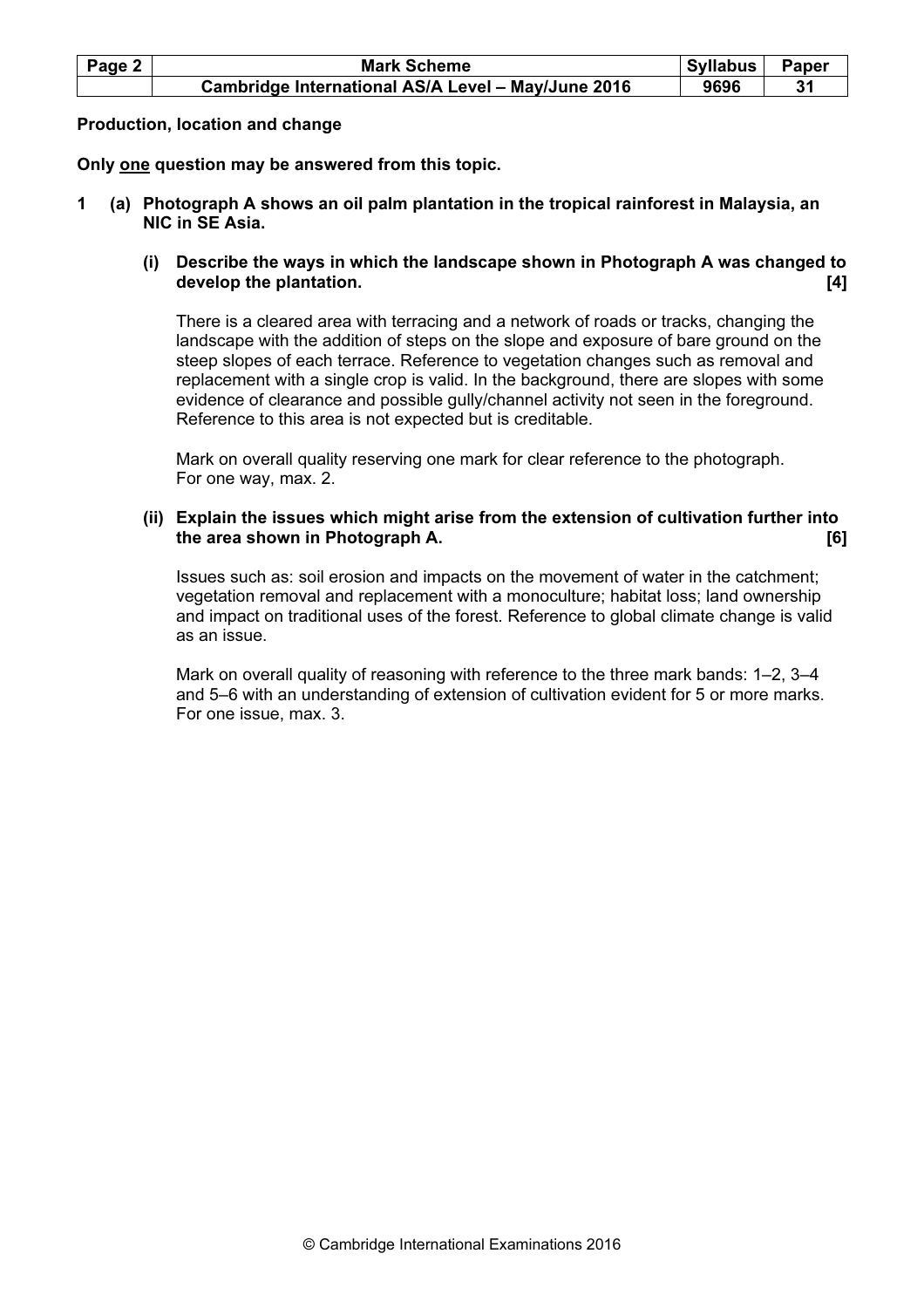| Page $3$ | <b>Mark Scheme</b>                                 | Syllabus | Paper |
|----------|----------------------------------------------------|----------|-------|
|          | Cambridge International AS/A Level - May/June 2016 | 9696     |       |

#### (b) 'Change in agriculture is more likely to be achieved through national policies than through the efforts of individual producers.'

## With reference to one or more examples, how far do you agree with this statement?  $[15]$

This refers to syllabus paragraph 1.2, with possible use of ideas from 1.1, such as intensification and extension of the cultivated area, roles of irrigation and agricultural technology. Change in agriculture is broad; possibilities include land-use and practices on farms, increased productivity, new crops or higher livestock productivity. One would expect positive points but negative ones could be introduced, especially in terms of assessment comment. National policies could refer to government or supra-national bodies such as the EU.

# Candidates will probably:

## Level 3

Develop a detailed and well-exemplified assessment, using example(s) or case study in a flexible way. Argue clearly on both sides, with a well-founded view based on the evidence presented. Change in agriculture is the clear focus of the response. [12–15]

## Level 2

Make a reasonable attempt to assess how change in agriculture is brought about. Response is satisfactory as far as it goes with some good points, but lacks detail and/or consistent support or is very unbalanced between national policies and the efforts of individual producers. [7–11]

# Level 1

Make a simple response of basic quality which is generalised or uses example(s) in name only. Approach is descriptive rather than evaluative. May lack comment on either national policies or producers. Offer notes or fragments. **[1–6]** [1–6]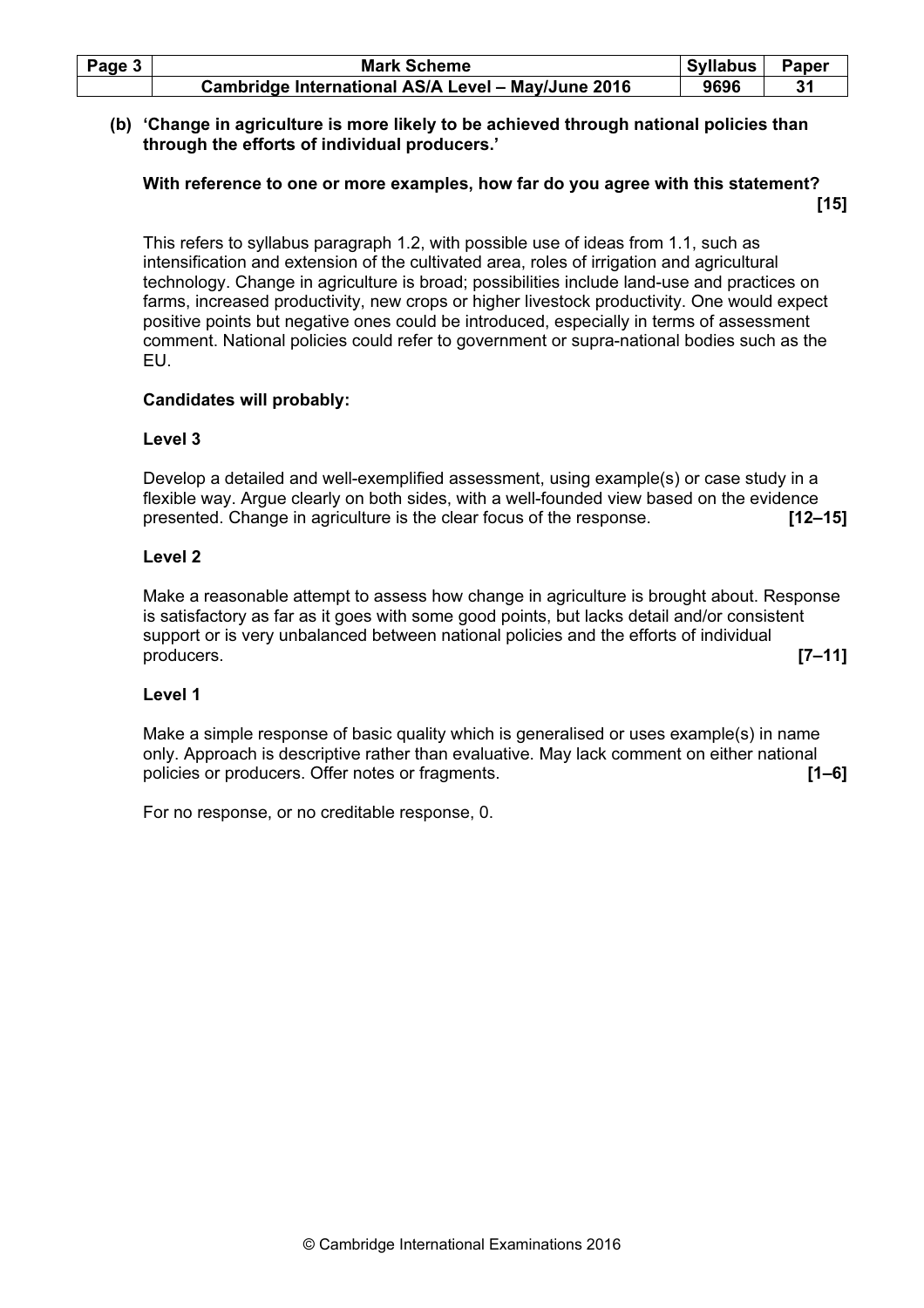| Page 4 | <b>Mark Scheme</b>                                 | Syllabus | Paper |
|--------|----------------------------------------------------|----------|-------|
|        | Cambridge International AS/A Level - May/June 2016 | 9696     |       |

## 2 (a) Describe and explain how transport influences the location and character of manufacturing industry. **Example 20** and the set of the set of the set of the set of the set of the set of the set of the set of the set of the set of the set of the set of the set of the set of the set of the set of the s

The question is taken from syllabus paragraph 1.3. Description and explanation will most likely be made together. The response should consider both location and character but may be unbalanced. Candidates could take an approach led by location, transport or character but including the other two elements. Integration of theory could enhance a response. Examples could be types of transport, locations, characteristics, industries or specific places and would enhance the quality of a response.

Mark holistically, bearing in mind the mark bands 1–4, 5–7, 8–10. Max. 6 for either location or character if description and explanation are well-developed.

# (b) 'Government policy can do little to influence manufacturing industry.'

# Using examples from one or more countries, how far do you agree with this view? [15]

An open question referring to both 1.3 and 1.4 of the syllabus, however a response based on 1.4 only is valid. Any view, or an argument representing differing views, is acceptable. There is a judgemental aspect to the question and a clear well-presented argument would characterise a better response. Examples of government policy may be from one or more countries and could consider the influence on aspects of character, location and organisation of manufacturing industry.

## Candidates will probably:

#### Level 3

Demonstrate detailed and relatively up-to-date knowledge of government policy and its effects on character, location and organisation of manufacturing industry. Provide a wellorganised argument with valid judgement displayed. Impress by conceptual context and ability to weigh government and other factors with a sense of their relative importance.

[12–15]

# Level 2

Show satisfactory knowledge of government policy, with some links to the character, location and organisation of manufacturing. Provide a judgement, which may have some good elements but which remains partial and is not developed in breadth or detail, with only modest support / examples. **[7–11]** 

# Level 1

Offer a simple, descriptive response, rather than an evaluative one, which may be generalised or refer to examples in name only. Demonstrate basic understanding of industrial character, location and organisation and the influence of government policy. Struggle to address the question set. Fragmentary and note-form responses remain in this level. [1–6]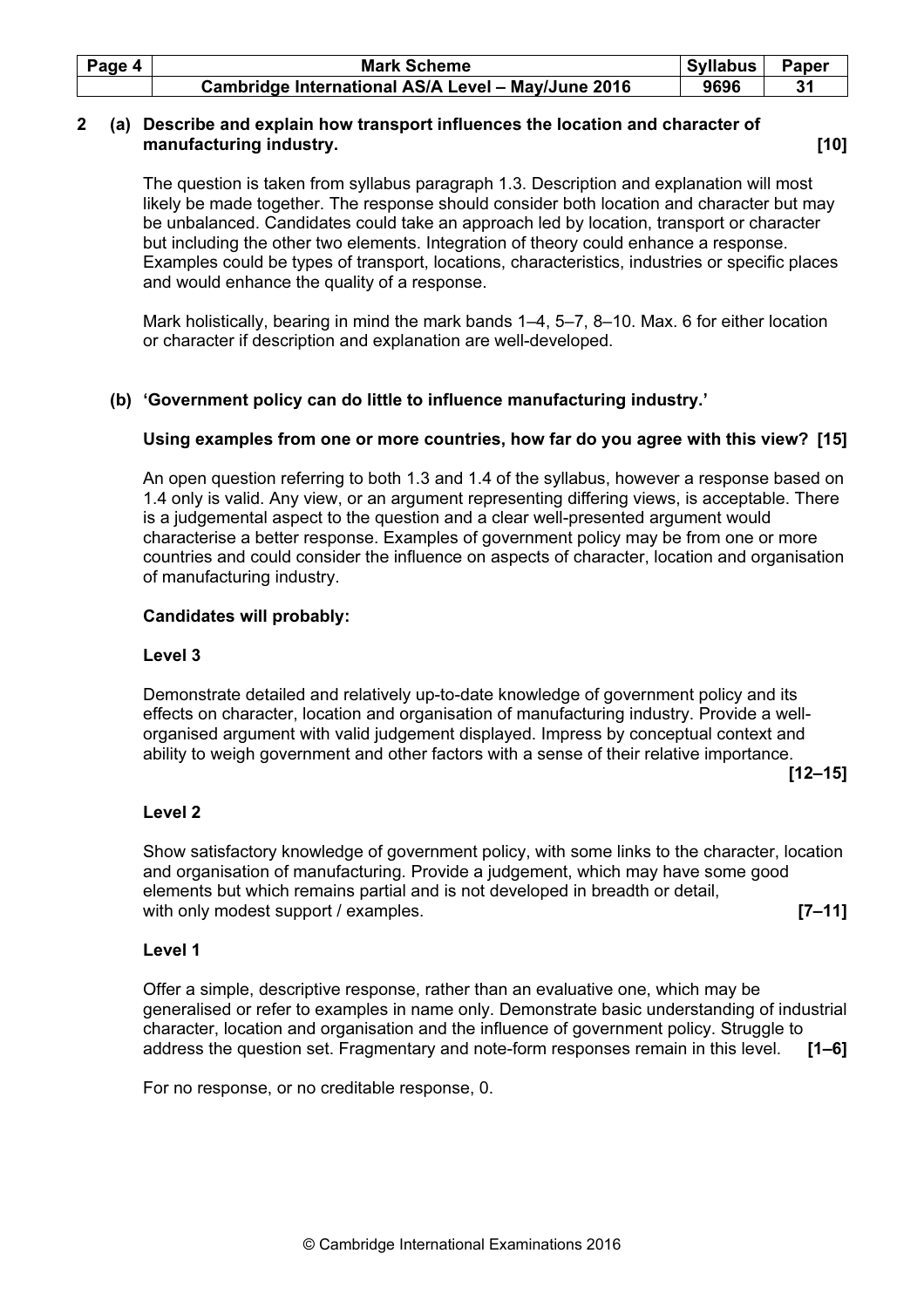| Page 5 $ $ | <b>Mark Scheme</b>                                 | Syllabus | Paper |
|------------|----------------------------------------------------|----------|-------|
|            | Cambridge International AS/A Level - May/June 2016 | 9696     |       |

## Environmental management

Only one question may be answered from this topic.

- 3 (a) Fig. 1 shows the amount and share of electricity produced from nuclear sources in the world, 1990–2013.
	- (i) Describe the trends in the amount and share of electricity produced from nuclear sources shown in Fig. 1. **Example 20** is the sources shown in Fig. 1.

In simple terms overall production rose and share fell. Peak dates and some comment on rates of change would be expected from a higher quality response. Detailed or comprehensive changes are not required.

Mark on overall quality, reserve 1 for each for data support.

# (ii) Suggest reasons for the trends you identified in (i). [6]

Accept any valid reasoning for the trends identified in (i). Reasons for decline in share might include: response to disasters, decommissioning of older plants, policy changes by governments, development of alternative sources including renewables. The overall increase in production could be explained with reference to improved performance, rising costs of other sources, energy security, a positive environmental view and examples of expansion such as China and India.

Mark on overall quality of reasoning, with reference to the three mark bands: 1–2, 3–4 and 5–6. Max. 3 for a response with only one trend or reason.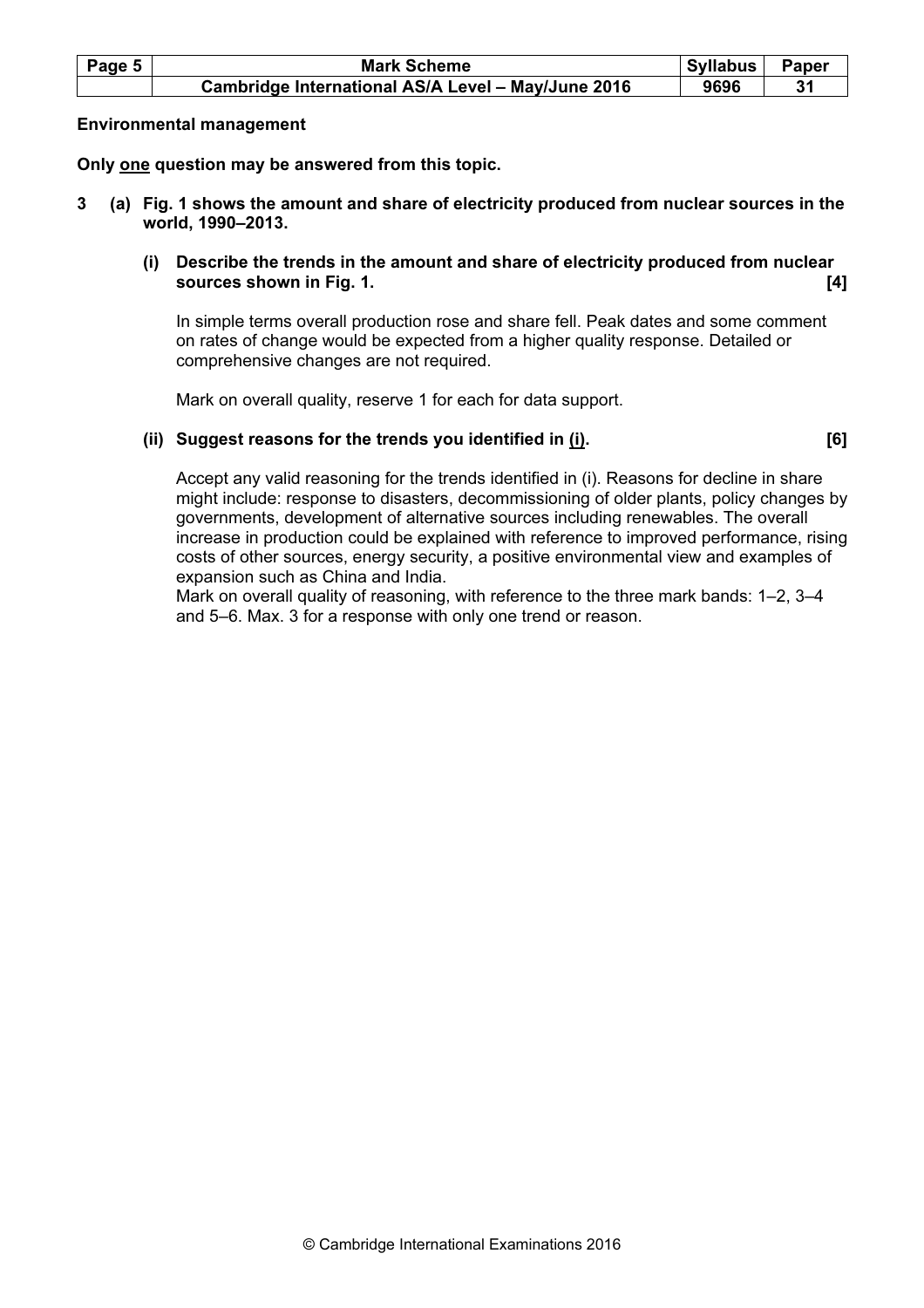| Page 6 | <b>Mark Scheme</b>                                 | <b>Syllabus</b> | <b>Paper</b> |
|--------|----------------------------------------------------|-----------------|--------------|
|        | Cambridge International AS/A Level - May/June 2016 | 9696            |              |

## (b) To what extent have concerns about cost influenced recent changes to the overall energy strategy of one country?

The question is based on 2.2 of the syllabus and calls for some detail on a specific country's overall energy strategy and some ideas about recent changes. A judgement of how far these changes are linked to cost aspects of production is required. Cost might be considered in economic, social or environmental terms. A response on one, e.g. economic (financial) cost, is fully sufficient. No particular view is expected and differing views for various aspects of the strategy of the chosen country are valid. If more than one country's strategy is attempted, mark each separately and credit the better or best response.

## Candidates will probably:

## Level 3

Provide a high quality assessment of recent changes to the energy strategy of one country. Impress by perspective, supportive detail and breadth of understanding with a broad and balanced view of cost and changes. **[12–15] [12–15]** 

## Level 2

A sound response which is good in parts but which remains limited in scope, exemplar detail and/or the judgement. Some clear links made between changes to strategy and cost of production. For a response about one aspect of energy strategy only, max. 10. **[7–11]** 

## Level 1

Show limited background to the topic and make a largely descriptive account of energy production which may be faulty or poorly focussed. Offer little or no assessment. Notes and fragments remain in this level. **[1–6]** [1–6]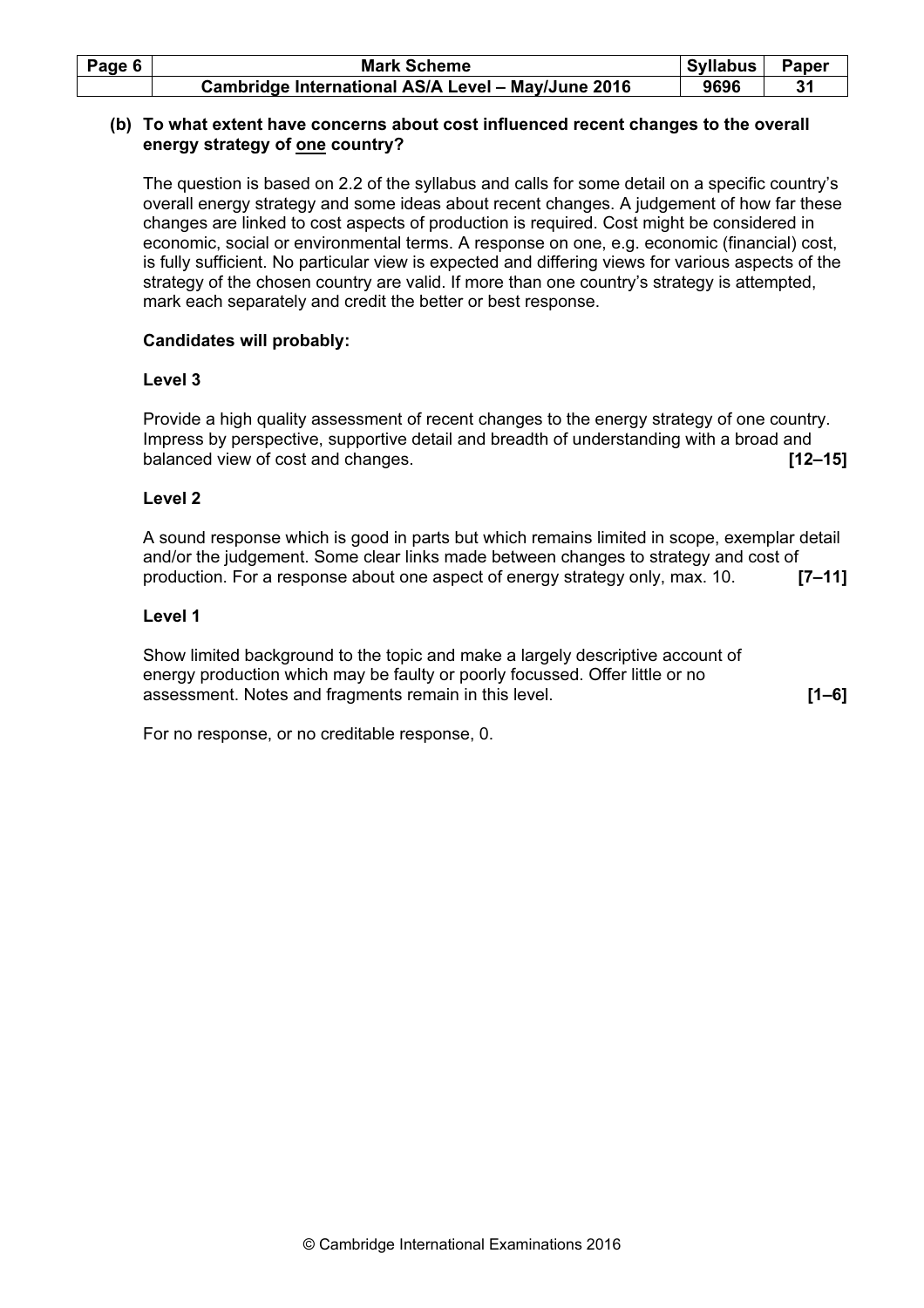| Page 7 | <b>Mark Scheme</b>                                 | Syllabus | Paper |
|--------|----------------------------------------------------|----------|-------|
|        | Cambridge International AS/A Level - May/June 2016 | 9696     |       |

# 4 (a) Using examples, describe and explain ways in which rural environments may be degraded. [10]

The syllabus, (2.3), refers to rural environments specifically, giving examples of causes such as: overpopulation, poor agricultural practices and deforestation. An alternative approach might take types of pollution as a starting point. Reference to physical aspects should involve a human element. There is a descriptive and explanatory element to the question as well as a requirement to use examples. Examples could be of ways, places, environments or any other valid example. A response recognising that environmental degradation is more than pollution might be an indicator of a higher band response.

For a response without examples, or for one 'way' only, max. 6. Mark holistically, bearing in mind the mark bands 1–4, 5–7, 8–10.

# (b) For one degraded environment, outline the main problems of its management and assess the success of attempts to solve these problems. [15]

The syllabus, paragraph 2.4, refers to a case study of one degraded environment. Reference to the 'main problems' is an attempt to guide candidates to consider the problems and attempts with more detail and focus. Any degraded environment at any scale is acceptable. Some environments are very broad such as pollution in a country, which is valid, but the response needs focus on problems and attempts to improve them. Attempts may be policies and/or practices. Effectiveness can consider successes and failures or reference to early stages of implementation and may be related to the environment or people's lives. If more than one degraded environment, mark each separately and credit the best or better.

# Candidates will probably:

# Level 3

Produce a high quality evaluation, well-founded in detailed knowledge of the chosen environment. Impress by overall perspective and clear identification of two or more problems and the effectiveness of attempts to improve these problems. [12–15]

# Level 2

Develop a response of sound quality which is good in parts, but remains limited in one or more of case detail, conceptual grasp, skills in and/or the language of assessment. At the lower end may consider effectiveness quite broadly. Max. 10 for only one problem and/or one attempt. [7–11]

#### Level 1

Make a response which is more of a description than an assessment. Respond generally or use an example in name only. Fragmentary and note-form responses remain in this level.  $[1-6]$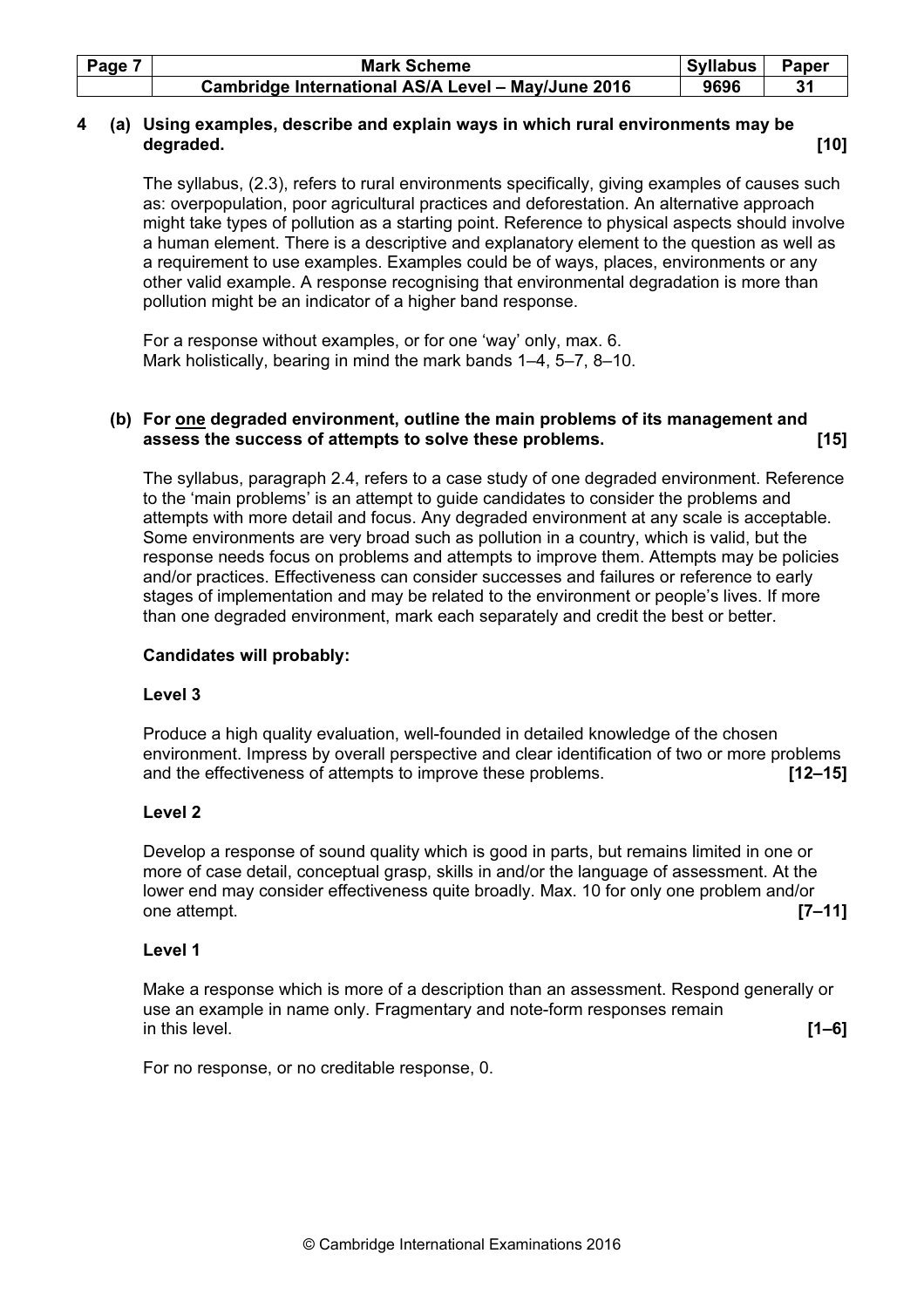| Page 8 | <b>Mark Scheme</b>                                 | Syllabus | Paper |
|--------|----------------------------------------------------|----------|-------|
|        | Cambridge International AS/A Level - May/June 2016 | 9696     |       |

#### Global interdependence

# Only one question may be answered from this topic.

# 5 (a) Using examples, describe and explain the nature and role of Fair Trade. [10]

The question refers to 3.1 in the syllabus. Expect less content on the role of fair trade than the nature but a higher band response would develop both clearly. The response can refer to aspects of production and supply at individual or at a larger scale. Examples could be of types of product, places, companies, groups involved or any other valid example. Use of examples would be a characteristic of a response above the first band.

Mark holistically, bearing in mind the mark bands 1–4, 5–7, 8–10.

## (b) Assess the impacts of aid on receiving countries. **Example 20** 115]

The question refers to 3.2 of the syllabus. Reference can be made to any type of aid and any form of aid, such as relief aid, development aid, tied aid, bilateral or multilateral. Debt relief would be valid. Impacts may be in any dimension (economic, social/cultural, environmental and political). 'Assess' suggests judgements to be made and clear support for a specific receiving country or countries might be a characteristic of a higher level response.

## Candidates will probably:

## Level 3

Produce a high quality assessment, showing strong conceptual understanding of the impacts of aid. Impress by overall perspective and ability to assess in both positive and negative ways. Integrate detailed support about specific aid and located examples. [12-15]

# Level 2

Develop a response of sound quality about the impacts of aid which is good in parts. At the lower end, remains limited in scope, exemplar detail and/or the assessment offered. For a response on one receiving country, max. 10. **Example 20 control**  $\blacksquare$  **7–11**]

#### Level 1

Make one or more basic observations about aid, although the focus on receiving countries may be weak. Respond quite generally or descriptively. Offer fragments or notes. [1–6]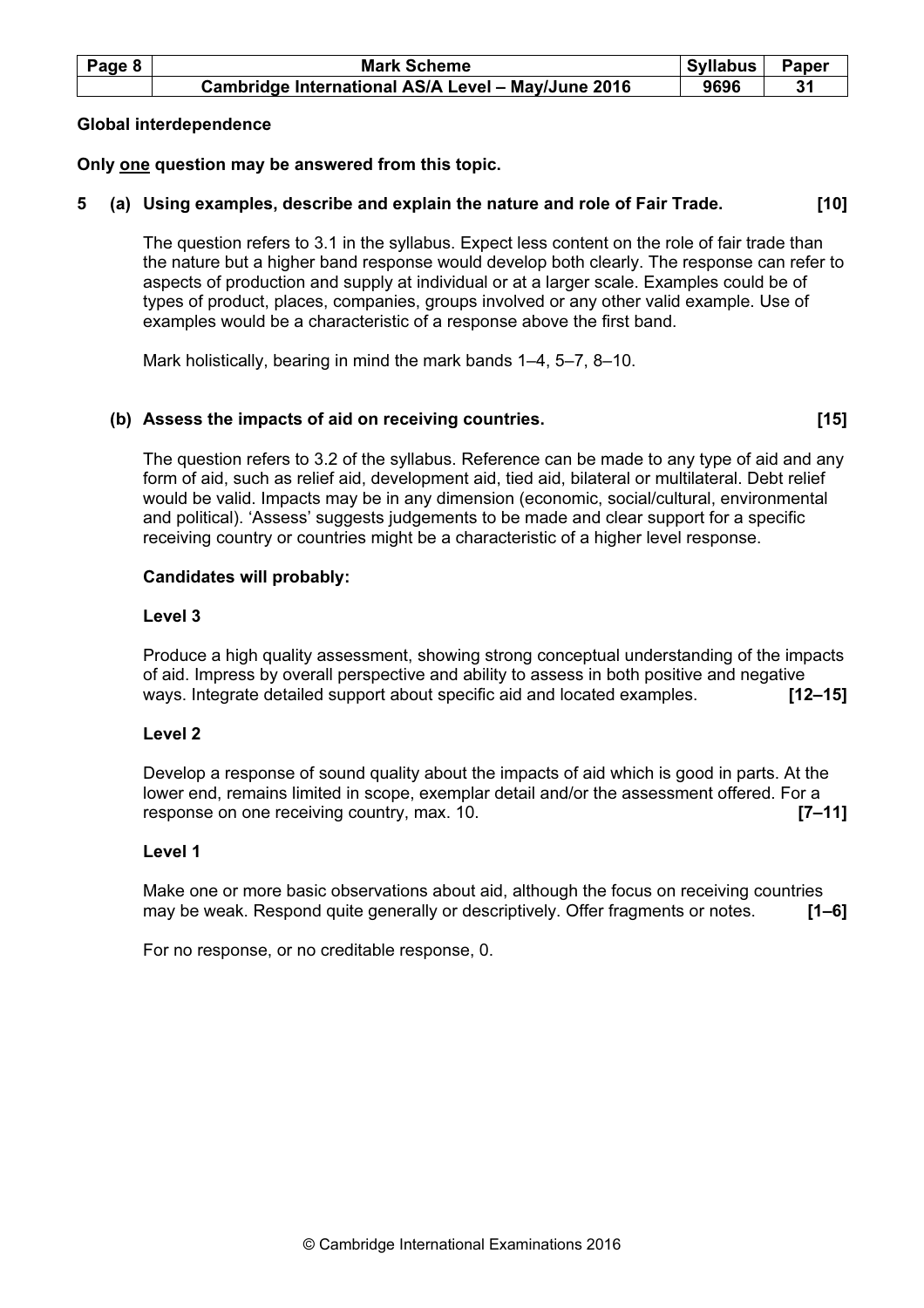| Page 9 | <b>Mark Scheme</b>                                 | Syllabus | Paper |
|--------|----------------------------------------------------|----------|-------|
|        | Cambridge International AS/A Level - May/June 2016 | 9696     |       |

# 6 (a) With the help of examples, describe and suggest reasons for the recent increase in the variety of different types of tourism. **Example 20** and the set of the set of the set of the set of the set of t

The question refers to paragraph 3.3 of the syllabus where the example of ecotourism is given. Other types are acceptable such as: sports/events, heritage, adventure etc. but increase in variety of types is the theme. Better responses will describe and explain with some balance. Explanation will vary according to the types used for illustration but could be related to both supply and demand.

Mark holistically, bearing in mind the mark bands 1–4, 5–7, 8–10. For a general response with no examples, max. 6.

# (b) Fig. 2 shows a model of the multiplier effect applied to tourism.

# Assess the usefulness of this model in understanding the impacts of tourism on the local economy and environment. **Example 20** is a set of the set of the set of the set of the set of the set of t

A combination of paragraphs 3.3 and 3.4 from the syllabus. The local economy and environment and economy are not restricted to one tourist area or resort. 'Local' might vary in terms of the examples used but the scale is not national, so references such as earning foreign exchange would have to be turned to a local context. References to social impacts are not valid unless linked to economic aspects such as employment/unemployment. The model represents a simple positive view and does not refer to environmental impacts. Candidates should make the link between economy and environment. A balance of positive and negative comments for both environment and economy would be a characteristic of a higher level response.

# Candidates will probably:

# Level 3

Develop a high quality response, offering an assessment of the model which is distinguished by its conceptual understanding and ability to match theory with reality. Considers both economy and environment with positive and negative comment and links the two together.

#### $[12-15]$

# Level 2

Provide a response of sound to good quality, which is satisfactory as far as it goes, but which remains underdeveloped in detail, scope or in the assessment made. Lacks balance of comment and application to economy and environment. For a response on only economic impacts or environmental impacts, max. 10. [7–11]

#### Level 1

Make a response which is more a description than an assessment and which may lack content and focus. Write broadly or generally about tourism and/or usefulness with a simple approach to the model. Offer fragments or notes. **EXECUTE:** [1–6] **[1–6]**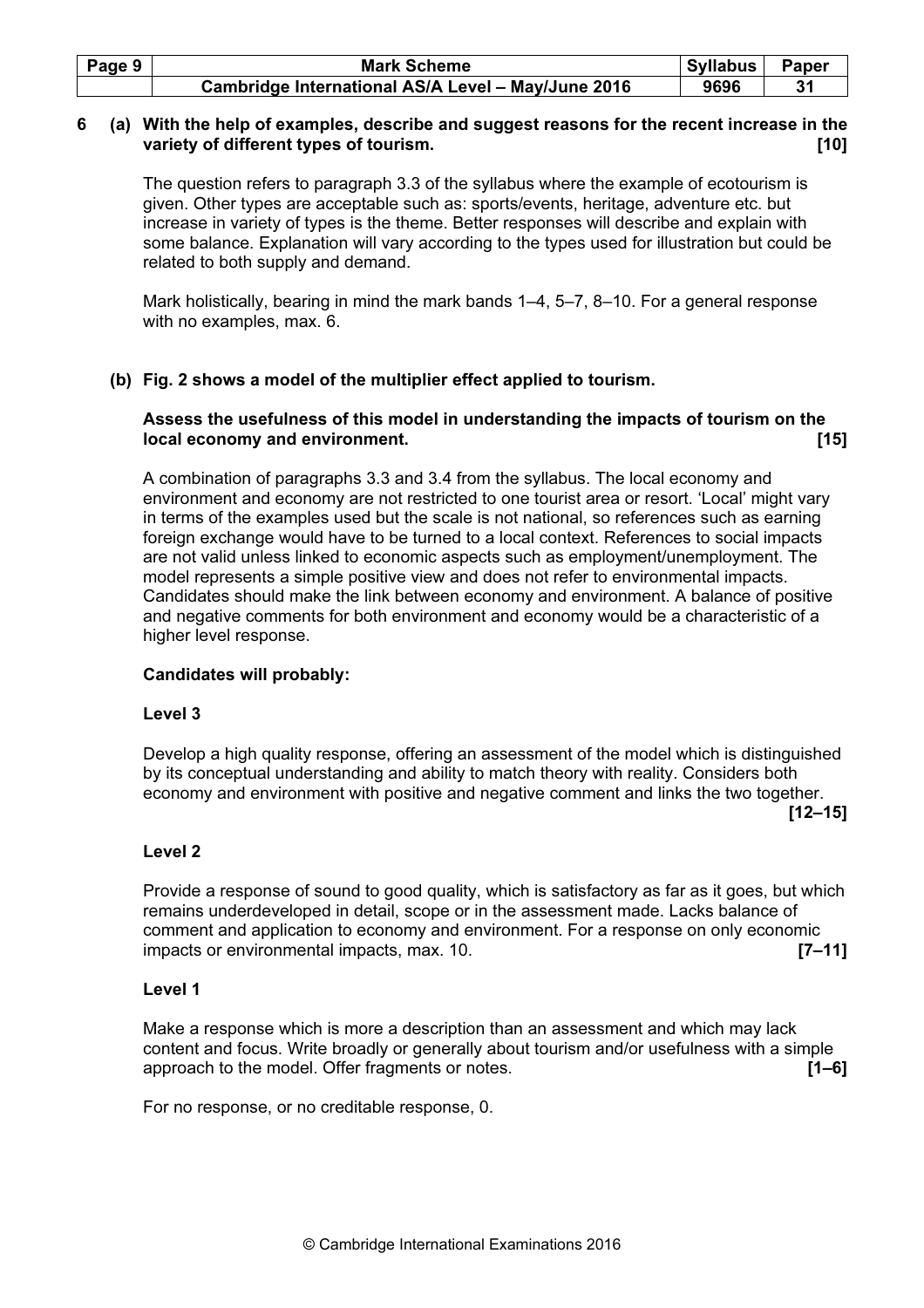| Page $10$ | <b>Mark Scheme</b>                                 | Syllabus | Paper |
|-----------|----------------------------------------------------|----------|-------|
|           | Cambridge International AS/A Level - May/June 2016 | 9696     |       |

### Economic transition

Only one question may be answered from this topic.

# 7 (a) (i) Briefly explain the meaning of the term new international division of labour (NIDL).  $[3]$

See syllabus 4.2. Simply it means that different parts of production are found in different locations/countries because of relative costs, especially labour, and profitability. The key element is the spatial shift of manufacturing processes based on the relative costs of labour through the fragmentation and specialisation of production processes. This is assisted by lower transport costs and IT to coordinate aspects of the production process. Mark on overall quality.

# (ii) Suggest ways in which the new international division of labour might be a disadvantage to a national economy. [7]

The focus is on disadvantage at the national economy scale. Candidates could refer to changes in MEDCs such as deindustrialisation and the costs associated with declining areas and loss of employment. They might also consider the ability of firms to relocate away as labour costs rise as a country develops. Dependency in development and the race to the bottom in terms of: wages, working conditions and business environment might then be issues considered. Linking 'ways' together may also occur, so the 'ways' may have to be teased out.

Mark on overall quality, with reference to the three mark bands: 1–3, 4–5 and 6–7. Max. 4 for a response about only one way.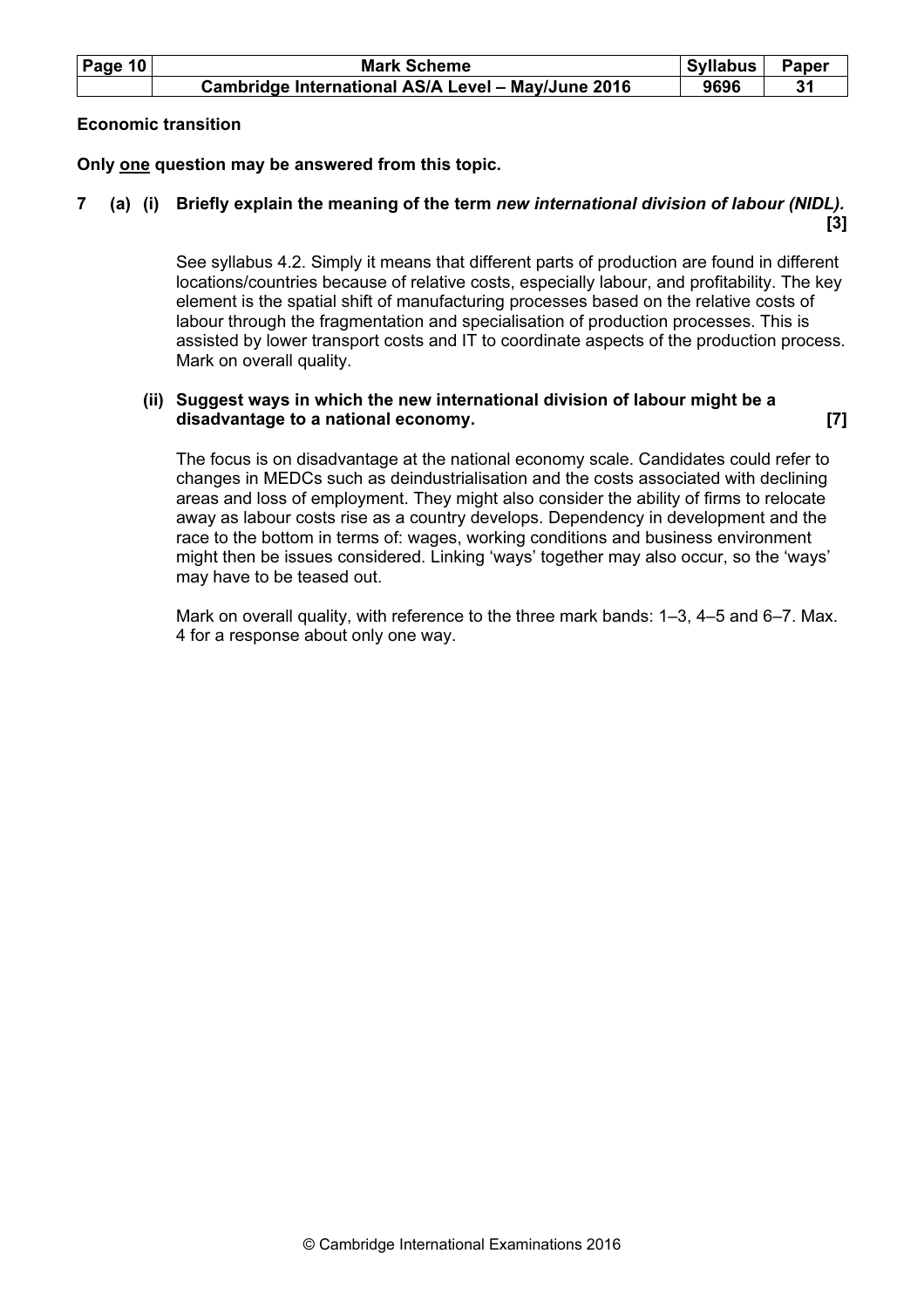| Page $11$ | <b>Mark Scheme</b>                                 | Syllabus | Paper |
|-----------|----------------------------------------------------|----------|-------|
|           | Cambridge International AS/A Level - May/June 2016 | 9696     |       |

### (b) With reference to one or more examples, evaluate the importance of factors in the emergence and growth of newly industrialised countries (NICs). [15]

A reference to paragraph 4.2 in the syllabus with examples from a detailed study of one NIC or from different NICs. Factors could include the role of government broadly in terms of stability and leadership or more specifically in terms of policies such as import tariffs, import substitution, export led growth, education and training etc. There could be reference to factors such as urbanisation, qualities of the labour force, sources of finance (including domestic investment and FDI) and geographical location. A time element could be included recognising the move from labour intensive to hi-tech industries as development progresses. Emergence and growth may be looked at with reference to BRICs, Tiger economies and more recently emerging countries. Indeed, such a division may characterise a higher level response.

## Candidates will probably:

## Level 3

Show detailed knowledge and understanding of NICs' emergence and growth. Use sound evidence to structure an impressive assessment of the relative importance of a range of factors. [12–15] **[12–15]** 

## Level 2

Have a reasonable knowledge of NICs related to one or more examples. May consider a narrow range of factors and/or include limited development of an argument. At the lower end, may have little on the relative importance of factors and take a more explanatory approach.

 $[7-11]$ 

#### Level 1

Take an approach which is basic, and maybe general, offering little or no assessment of factors. Respond with notes or fragments. [1–6]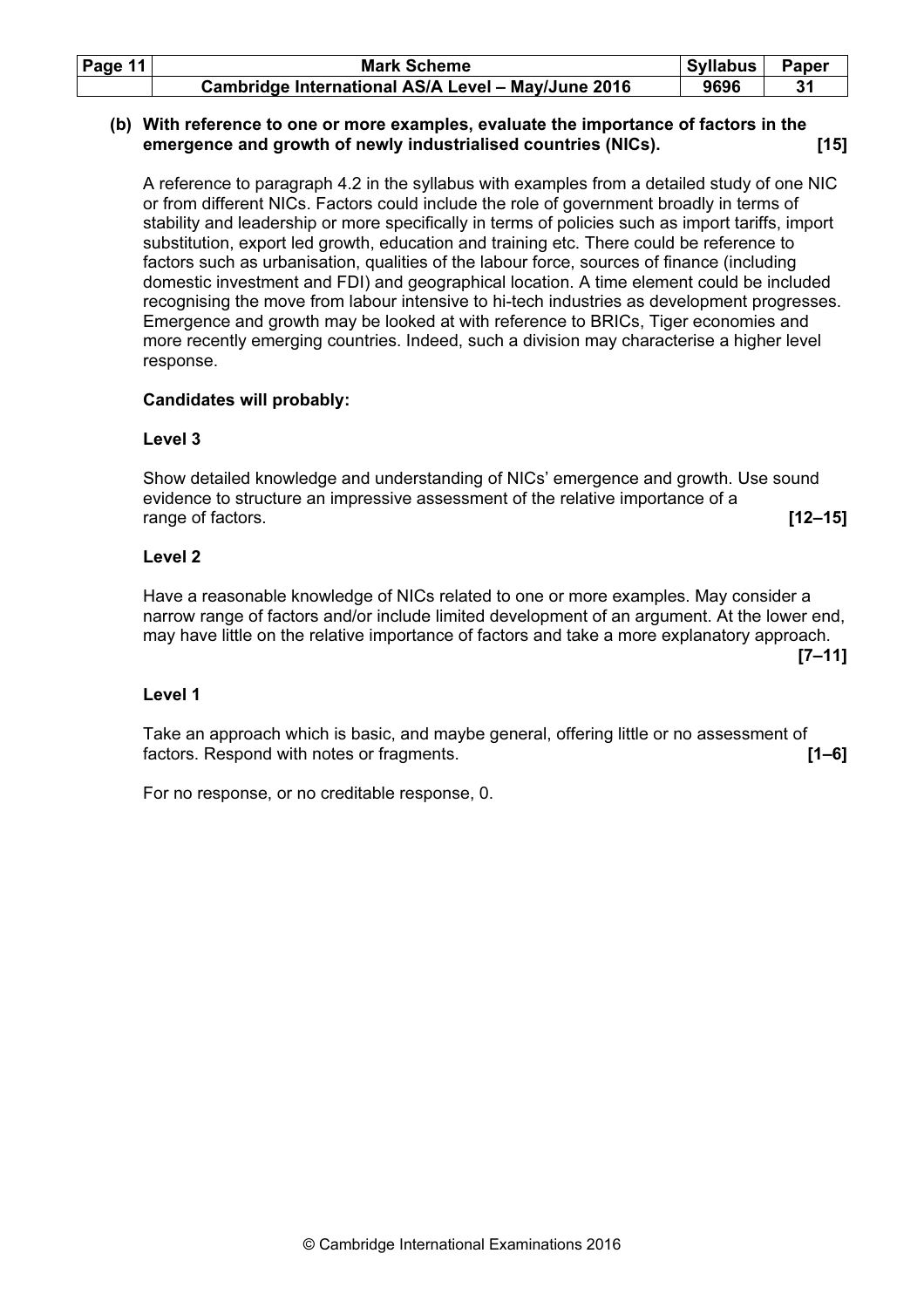| Page $12$ | <b>Mark Scheme</b>                                 | Syllabus | Paper |
|-----------|----------------------------------------------------|----------|-------|
|           | Cambridge International AS/A Level - May/June 2016 | 9696     |       |

## 8 (a) Fig. 3A shows the human development index (HDI) for the Gauteng City Region in South Africa in 2012. Fig. 3B locates the region in South Africa.

#### (i) Describe the pattern of the HDI shown in Fig. 3A. [4]

There is a clear area with highest values (all the same at 0.75) in the centre stretching about 150km all the way from north to south. The lowest scores (6.8 and 6.9) are found to the south east and south west. Generally, the north is higher than the south. Mark on overall quality. Reserve 1 mark for using scale and/or compass.

# (ii) Comment on the usefulness of HDI as a measure of social and economic inequality. [6]

The definition is given to assist candidates, so repeating information from here is not necessary but may be used. HDI a composite index rather than a simple, one variable, measure, covering aspects of both economic and social well-being.

(Responses might consider the effectiveness of the map itself but this is not required), e.g. on the map the same colour is used for different amounts; classes are only used partially, hence some positive and some negative aspects.

Mark on overall quality of comment, with reference to the three mark bands: 1–2, 3–4 and 5–6.